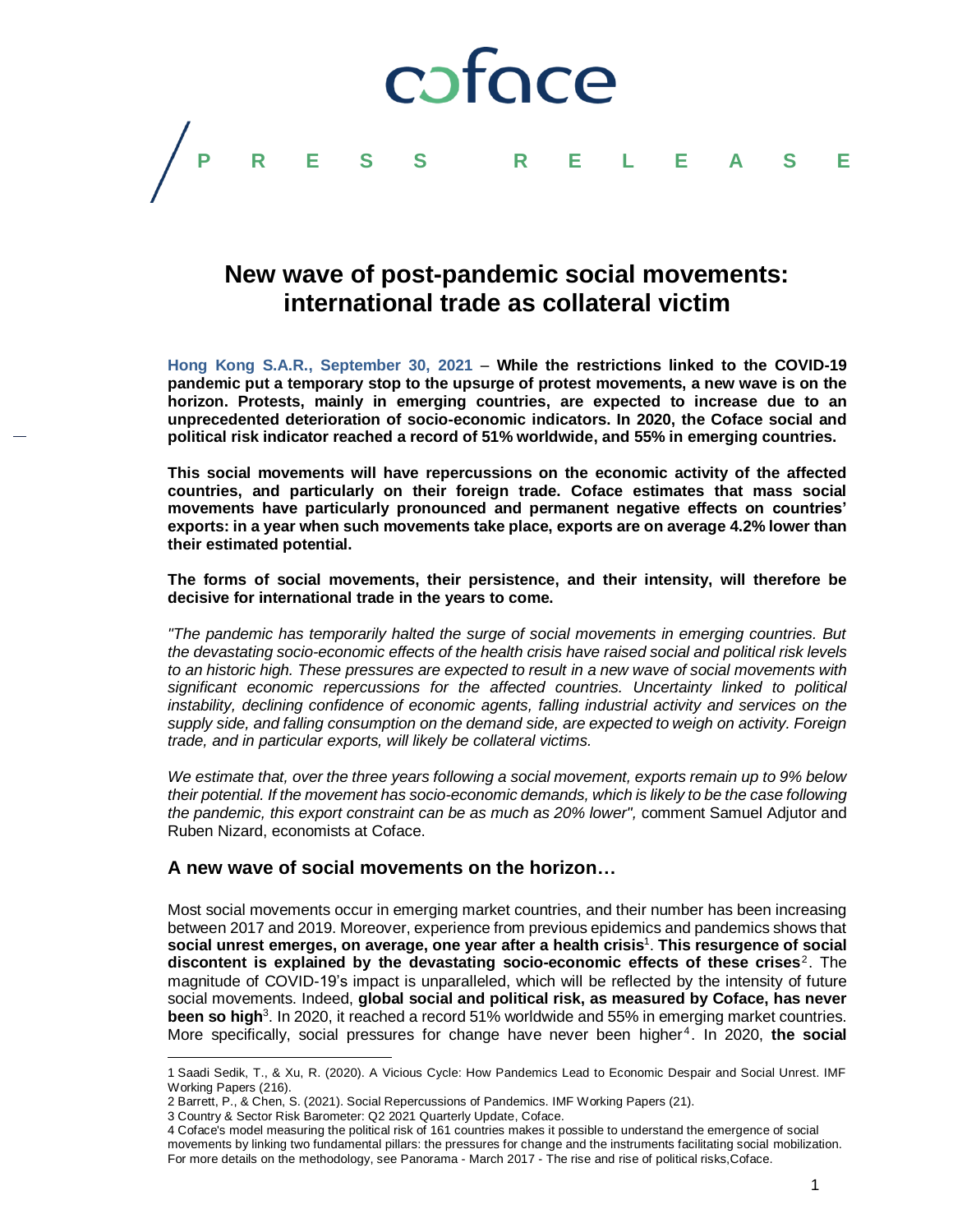

**pressure index reached an all-time high**, up from 46% to 54% globally and, for emerging market countries alone, from 54% to 61%. This increase is explained by the unprecedented deterioration of socio-economic indicators in most countries analyzed. As a result of the pandemic**, people's living standards have fallen**, as illustrated by the drop in GDP per capita, their purchasing power has deteriorated, as evidenced by the rise in unemployment and inflation, and **income and wealth**  inequalities have increased<sup>5</sup>. This is compounded in some countries by growing discontent with governments' management of the health crisis and by **restrictions on civil and political liberties** that are sometimes seen as unfair.

In 2020, **88% of emerging market countries saw their level of risk associated with social pressures increase**. It has notably increased in some large Asian emerging countries, such as Malaysia, India, Thailand, or the Philippines, but also in some North African countries, such as Algeria or Tunisia.

#### **... could affect international trade**

The experience of past pandemics confirms that mass social movements have persistent negative impacts on economic activity<sup>6</sup>.

**For at least a year and a half following a mass social movement, GDP growth remains one percentage point below its pre-movement level**. For emerging market countries, this can even be two percentage points lower.

These effects are explained on the supply side by **a fall in industrial activity and services**, and on the demand side by the **fall in consumption**. **Household and business confidence falls, and uncertainty increases.** Furthermore, the uncertainty associated with political instability increases transaction costs between the affected country and the rest of the world, and reduces incentives to enter new trade relationships or maintain existing ones. **Trade flows slow down or even contract: falling industrial activity disrupts exports and falling consumption affects imports**. In the year of a given social movement, **exports are 4.2% below** their estimated potential. The gap remains substantial for three years, with exports remaining between 6.3% and 8.9% below their potential. **The impact on imports is more marginal**, with imports recovering more quickly.

## **The impact on trade will depend on the persistence, intensity and demands of the movements**

**The impact of a movement on exports and imports varies greatly**. Several factors can amplify or limit the effects on trade: sectoral specialization, the country's share of international trade, its proximity to trading partners, and the preferred mode of transport in bilateral trade flows. These elements can have knock-on negative effects on third countries, whether or not they are trading partners of the affected country. But it is also how **movements develop that determines the magnitude and persistence** of the shock of trade.

Unsurprisingly, the duration and frequency of social movements are decisive. If the movement is an isolated event, the impact on exports and imports is marginal. If it is not, **the latent political instability reinforces the lack of confidence and uncertainty, raising the costs of trade and** 

l

<sup>5</sup> COUNTRY & SECTOR RISK BAROMETER: Q4 2020 QUARTERLY Update, Coface.

<sup>6</sup> Hadzi-Vaskov, M., Pienknagura, S., & Ricci, L. A. (2021). The Macroeconomic Impact of Social Unrest. IMF Working Papers (135).